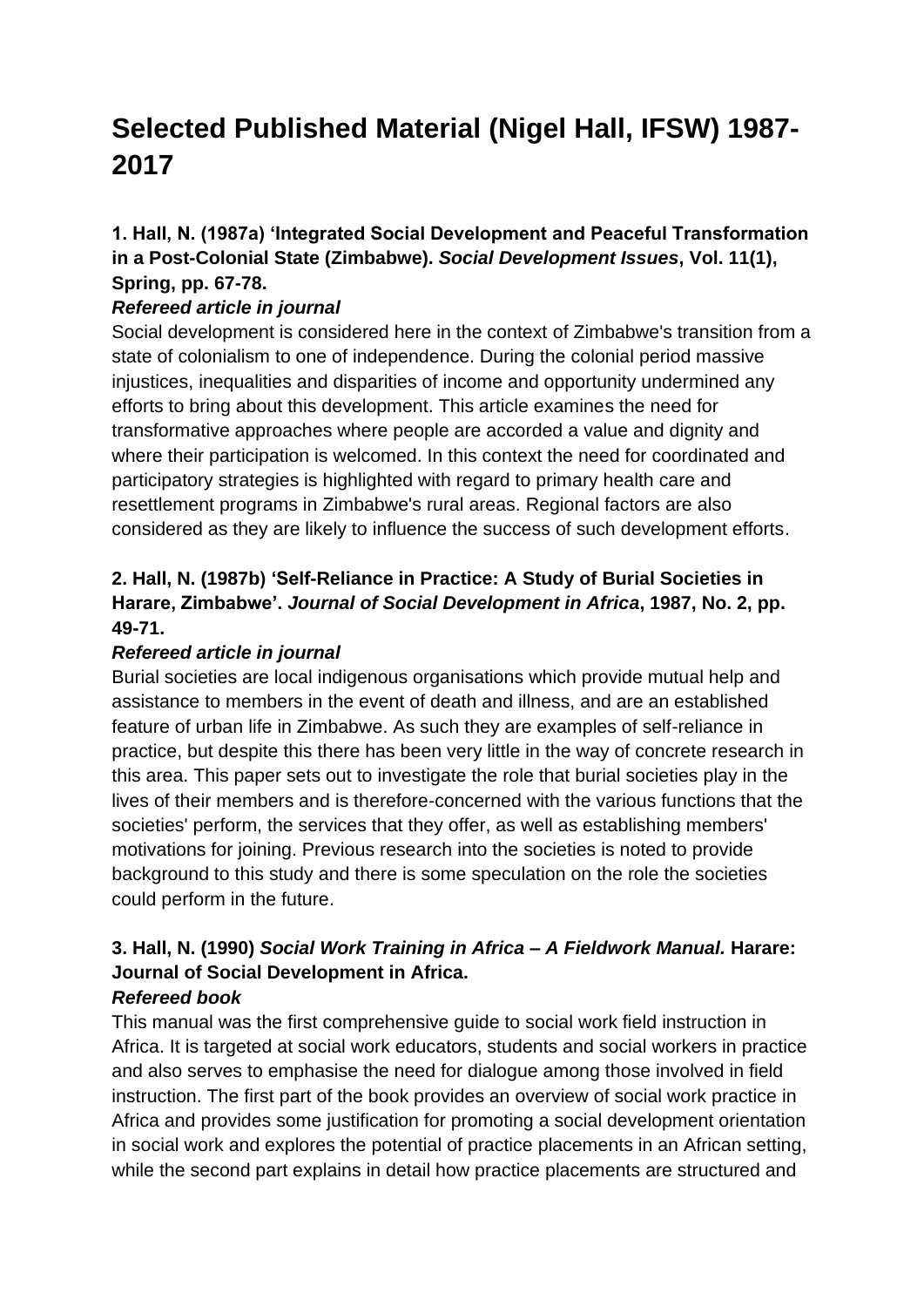organised in Zimbabwe. The appendix contains a glossary of social work terminology and a detailed list of social work and social development training institutions in Africa offering field practice as part of their training.

## **4. Hall, N. (1992a) 'Implementing Structural Adjustment Programmes in Africa: Some Implications for Social Work Practice and Training,' in Hall, N. (ed.) The Social Implications of Structural Adjustment Programmes in Africa. Harare, Zimbabwe: Journal of Social Development in Africa, pp. 89-92.** *Published keynote paper in workshop report*

Keynote article describing the structural adjustment programme (economic

liberalisation) in Africa, drawing lessons for social work practice. The article highlights some of the social and economic consequences to the rural and urban poor of this programme.

## **5. Hall, N. (1992b) 'Social work**

## **with Refugee Children and Youth in Camp Situations' Presentation to Centennial Annual Convention of the American Psychological Association, Washington D.C., August, pp. 32.**

#### *Published keynote paper in workshop proceedings*

This paper is based on a study of social work in relation to refugees, primarily from Mozambique, who have settled in camps in Zimbabwe. It emphasizes the need for social workers to respect the right of self-determination of refugees as far as possible, where social workers will build on the refugees own strengths and abilities. Even though this is a very vulnerable group it is important to work with the refugees in designing programs to assist children and youth living in the camp and to remember that the refugee community is a system with its own sources of strength and self-help.

**6. Hall, N. (1993) 'The Social Worker of Tomorrow and Fieldwork Today: Poverty and Urban Social Work in Africa in the 1990s'. Keynote Address to Workshop on Social Development and Urban Poverty, 22 - 26 Feb, in** *Social Development and Urban Poverty***, Harare, Zimbabwe, pp. 7-14.** *Published keynote paper in workshop proceedings*

This keynote address to a southern African regional workshop on poverty and urban social work explores the some of the causative factors behind poverty within the cities and urban areas of Africa. It considers appropriate social work roles and considers effective strategies for tackling deprivation and marginalisation of the urban poor. The paper links this to appropriate social work values and international commitments aimed at poverty reduction.

**7. Hall, N. (1994a) 'Diversion as a Strategy', in** *Juvenile Justice Short Course***. Paper presentations and edited proceedings of a Short Course on Juvenile**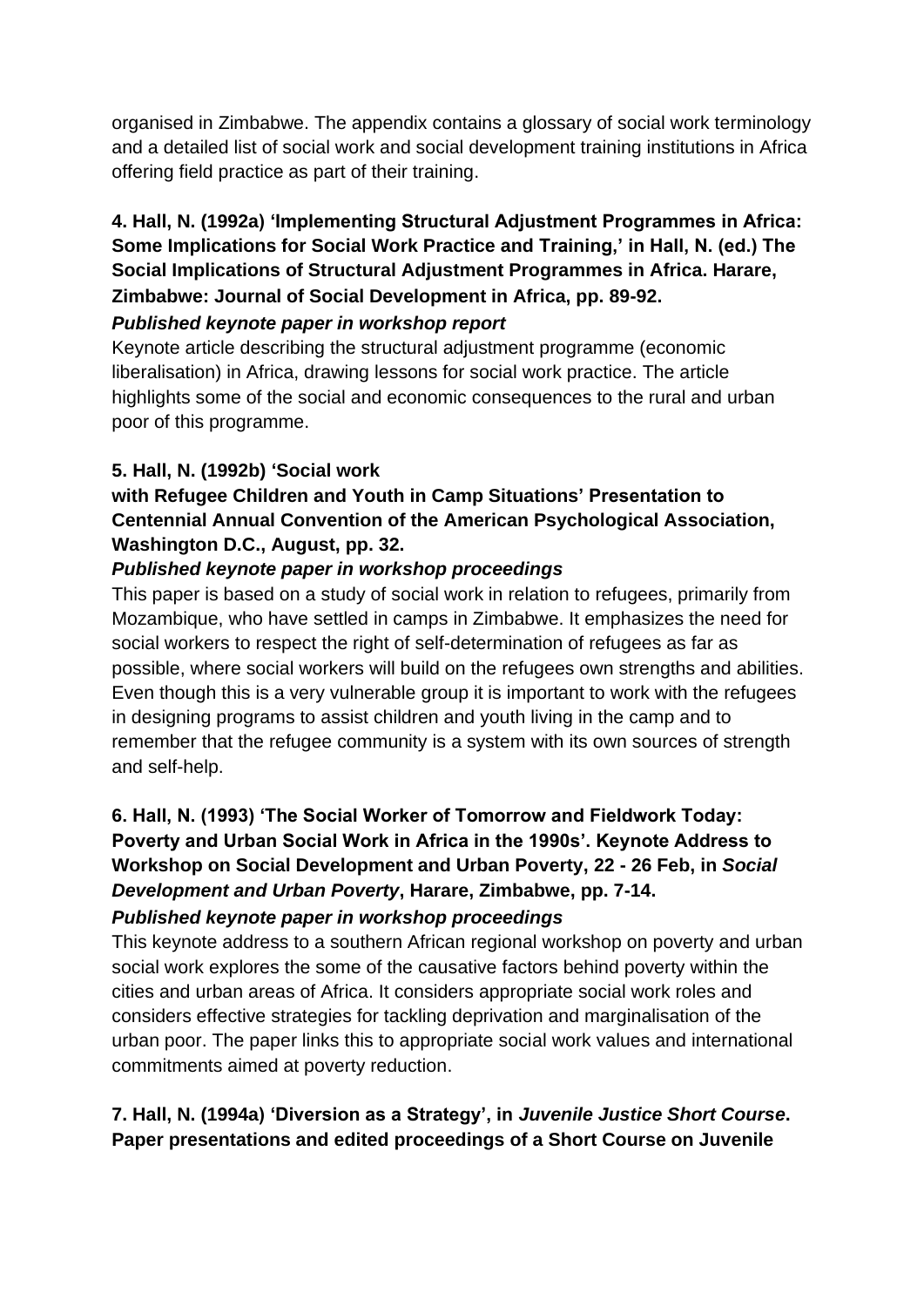## **Justice held in Harare, Zimbabwe, 6th – 8th June. Harare, Zimbabwe: School of Social Work, pp. 34-38.**

#### *Workshop report*

This report considers the concept of diverting juvenile offenders away from the formal justice system and the author compares diversionary schemes operating in South Wales, South Africa and Zimbabwe. Diversionary options in no way intend to make offenders less accountable or responsible for their actions, but rather to provide offenders with the opportunity to rethink their lives without getting a criminal record. In principle a case is eligible for diversion when it is not in the best interest of the offender, the victim, the criminal justice system or society that he/she should be prosecuted and convicted. The primary aims of diversion are to make offenders responsible and accountable for their actions; to provide an opportunity for reparation, and to prevent offenders from receiving a criminal record.

## **8. Hall, N. (1994b) 'Housing, Homelessness and the Economic Structural Adjustment Policy in Zimbabwe', in** *Social Change***, No 35, pp 7-8.** *Refereed article in journal*

This article considers the social costs to the adoption of economic structural adjustment programs (ESAPs) in the context of Zimbabwe. In a situation of financial cut-backs, retrenchments, reduced subsidies and devaluation of currencies, the pressure on low- and middle-income households to secure and then maintain affordable housing becomes critical. The argument is made that sympathetic policies on the part of government and local authorities towards those in difficult circumstances is vital.

## **9. Hall, N. (1995a)** *A Study of Fieldwork Practice in the United Kingdom and Sri Lanka, with Implications for Social Work Training in Zimbabwe.* **Occasional Paper No 3. Harare: School of Social Work.**

## *Refereed monograph*

This is part of a published series of Occasional Papers highlighting key developments in social work practice. This monograph examines the use of practical fieldwork as a means of training student social workers to engage in professional practice. Aspects of the practice curriculum are discussed as well as the structure and general orientation of this method of training students. There are four main sections to this Occasional Paper. Section One outlines fieldwork issues in the United Kingdom, particularly with regard to the accreditation of practice teachers and concerns over the quality and methodology of fieldwork training. Section Two examines the use of fieldwork in one Third World country (Sri Lanka) and its orientation towards social development. Section Three offers some comments and observations on theories of adult learning and their relevance to fieldwork training, while Section Four draws together some practice lessons which Schools of Social Work may wish to consider with regard to developing their fieldwork programmes.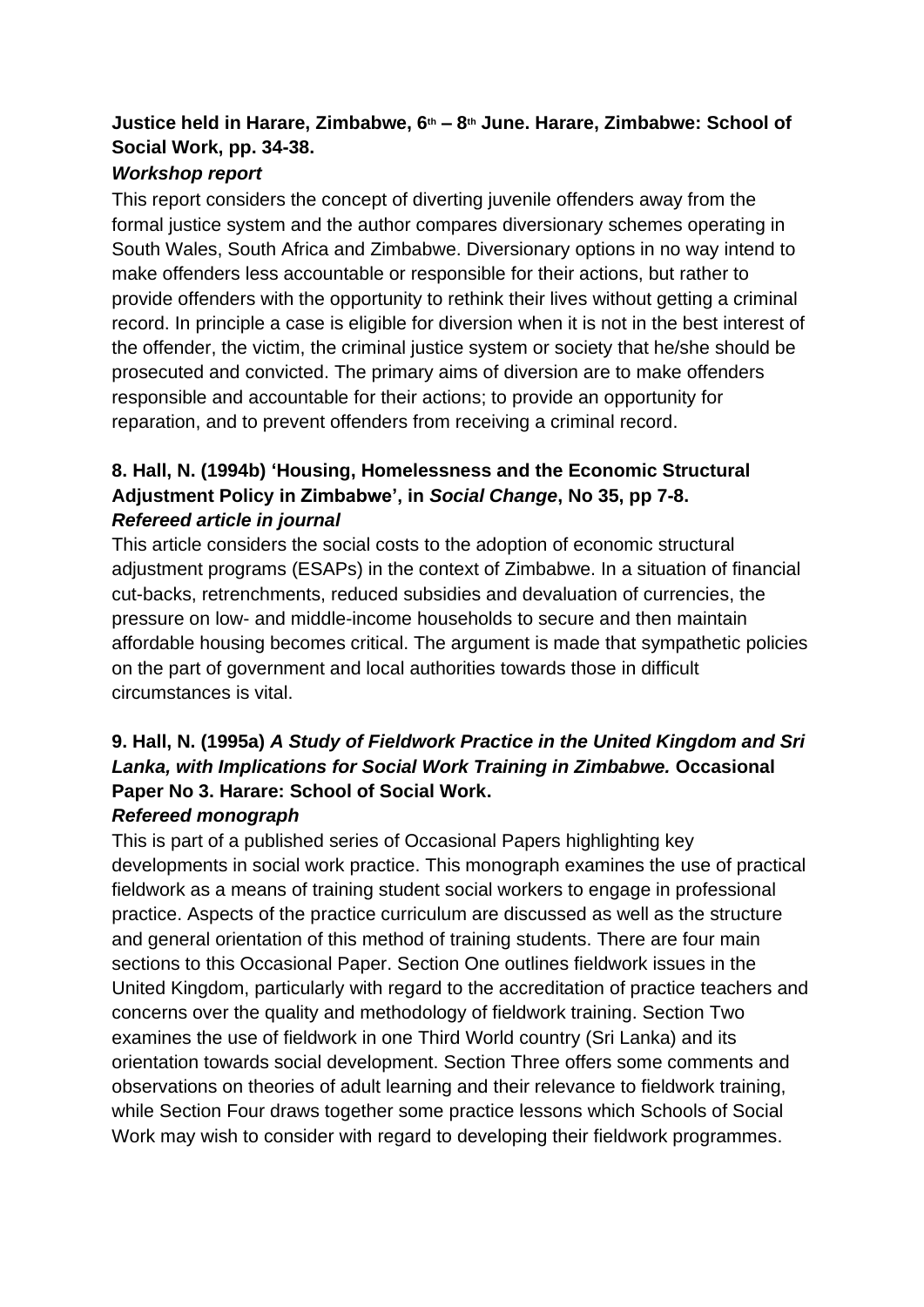### **10. Hall, N. (1995b) 'Chapter Nine: An Overview', in** *Social Policy and Administration in Zimbabwe***. Harare, Zimbabwe: School of Social Work, pp. 191-209.**

#### *Refereed chapter in book*

This article reviews topics related to social policy ad administration with respect to social welfare within the Zimbabwean and southern African context. It considers a broad range of factors which social workers need to take into account when planning policy initiatives and administering social welfare / social work services in Africa.

### **11. Hall, N. (1995c) 'Social Work and the Eradication of Poverty', in** *International Federation of Social Workers Newsletter***, No 1, pp. 3-6.** *Refereed article in newsletter*

This article was prepared for the United Nations World Summit for Social Development, held in Copenhagen in 1995 and is translated into French and Spanish. It examines the extent of global poverty and suggests appropriate social work roles in ameliorating its worst effects. The article suggests that a higher profile for the social work profession needs to be achieved through an active involvement in National Associations and the International Federation of Social Workers, which will bring many of the key issues concerning poverty to wider attention. Social workers should develop an awareness of the availability of local resources and try to mobilise these. Local resources should not be seen as extrinsic to those persons in need of help; it is important that social workers make use of the many strengths and positive factors to be found even with the most disadvantaged and seek to find ways to empower those with whom they are working.

### **12. Hall, N. (1996a) Definitions of Social Work in the African Context. Contribution towards the construction of the IFSW/IASSW 'Definition of Social Work' pp. 1-10.**

## *Contribution to policy statement*

This is a compilation of definitions of social work within Africa and indicates that social work is coherent with a social development orientation in terms of values, focus and theory. Both share a commitment to the eradication of poverty and an awareness that power structures and policy makers need to be responsive to people's needs in the broader context of social justice.

## **13. Hall, N. (1996b) 'Partnerships in Housing Provision – A Case Study of Cooperative Housing Initiatives in Bulawayo, Kwekwe and Harare'.** *Addressing Urban Poverty in the Context of Decentralization in Eastern and Southern Africa: Case Studies in Malawi, Uganda, Zambia and Zimbabwe***: Working Paper 3. Harare: Municipal Development Programme for Sub-Saharan Africa.** *Refereed chapter in book*

This chapter provides an introduction to the topic of housing and considers the contribution of housing cooperatives as an alternative to other housing schemes that,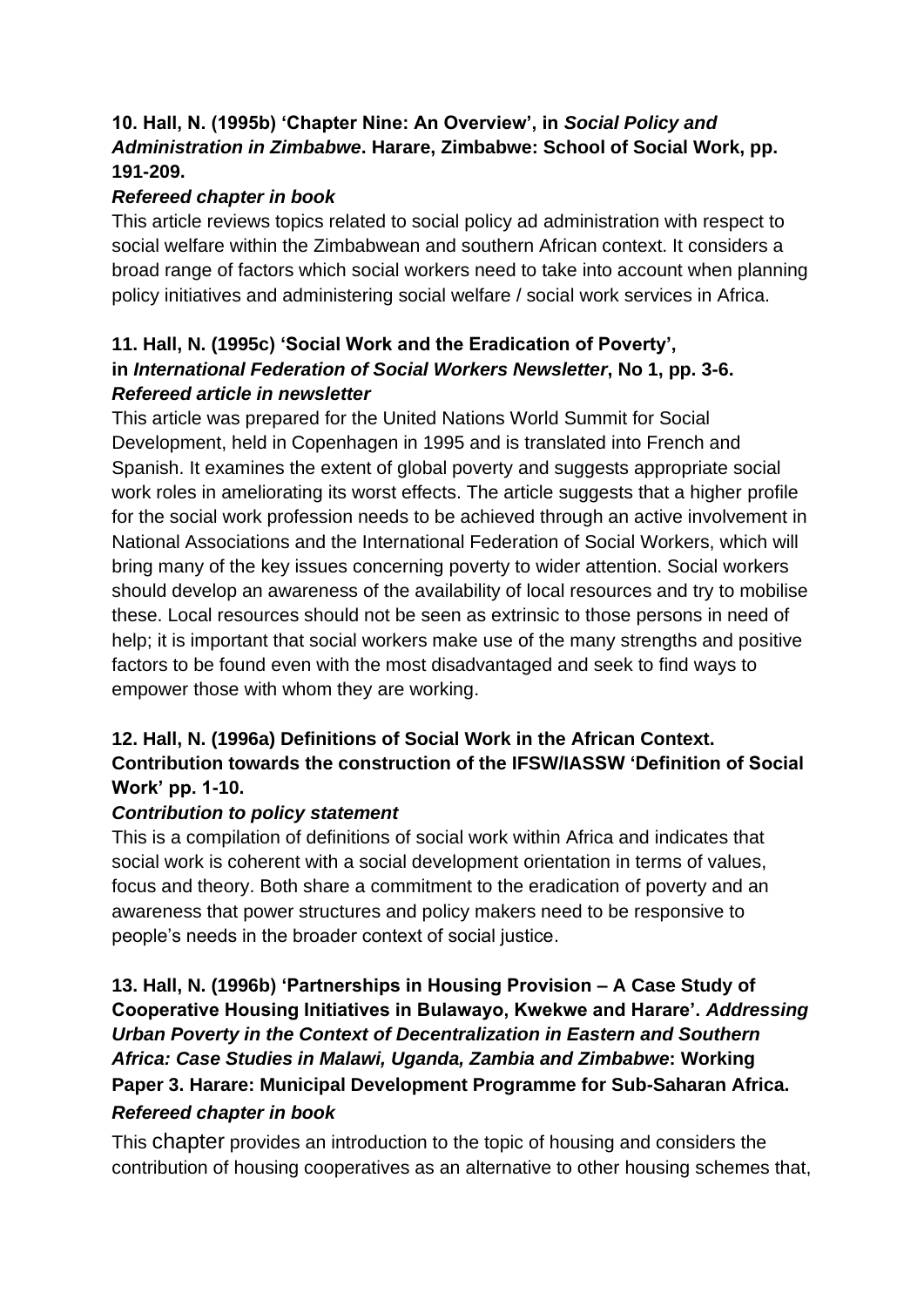although aimed at the low income, are unaffordable to many. The role of the nongovernmental organization (NGO) Housing People of Zimbabwe (HPZ), which supports and promotes the housing coop movement, is outlined. The paper then provides a series of case studies of a selected sample of housing cooperatives in three urban areas – Kwekwe, Bulawayo, and Harare—to provide direct insight into how co-ops are structured and managed, and how they are coping with their task of providing homes for their members. Observations and comments are provided on each co-op. These comments are consolidated in the conclusion to this paper as a series of suggestions for consideration by service agencies working in partnership with co-ops.

## **14. Hall, N., Kanyowa, L. & Mathe, J.M. (1997) 'Building the Capacity of Social Workers' Associations in Africa: The Case of Zimbabwe'.** *Journal of Social Development in Africa***, 12(2), pp. 21-38.**

#### *Refereed article in journal*

Social workers' associations have been formed in many countries around the world to benefit and support their members – i.e., professionally trained and qualified social workers. Their mandate is to provide the necessary professional expertise and networking capability to assist in building and develop their members' skill base and to protect and strengthen the profession generally. As social work is very closely linked to social development in the developing world, social workers also have an important societal and national role to play in this respect. However, one of the critical problems facing the rather weak social workers' associations within Africa is how they can sustain the interest of their members and build their organisational base in such a way that they can contribute in a positive way to social development. This article examines the situation of the National Association of Social Workers (Zimbabwe) and outlines an organisational development strategy which aims to mobilise and educate members of the Association in order to bring them more fully into the mainstream of the country's development.

## **15. Hall, N. (1998)** *City Consultation Report on Urban Poverty and Governance: Harare City Council***. Report prepared by Nigel Hall and Takawira Mubvami, Municipal Development Programme and Urban Management Programme, Sep. pp. 78-87.**

#### *Refereed workshop report*

This report provides the overall summary and recommendations from this study of Harare City Council. The Consultation examined the contribution of various stakeholders – the city authorities, political leaders, the private sector, community groups, charitable organisations, NGOs and other agencies to identify specific projects and programmes for urban poverty reduction. It emphasises that poverty is a cross-cutting issue and that it is important for Harare City Council to think in terms of an holistic approach to poverty alleviation.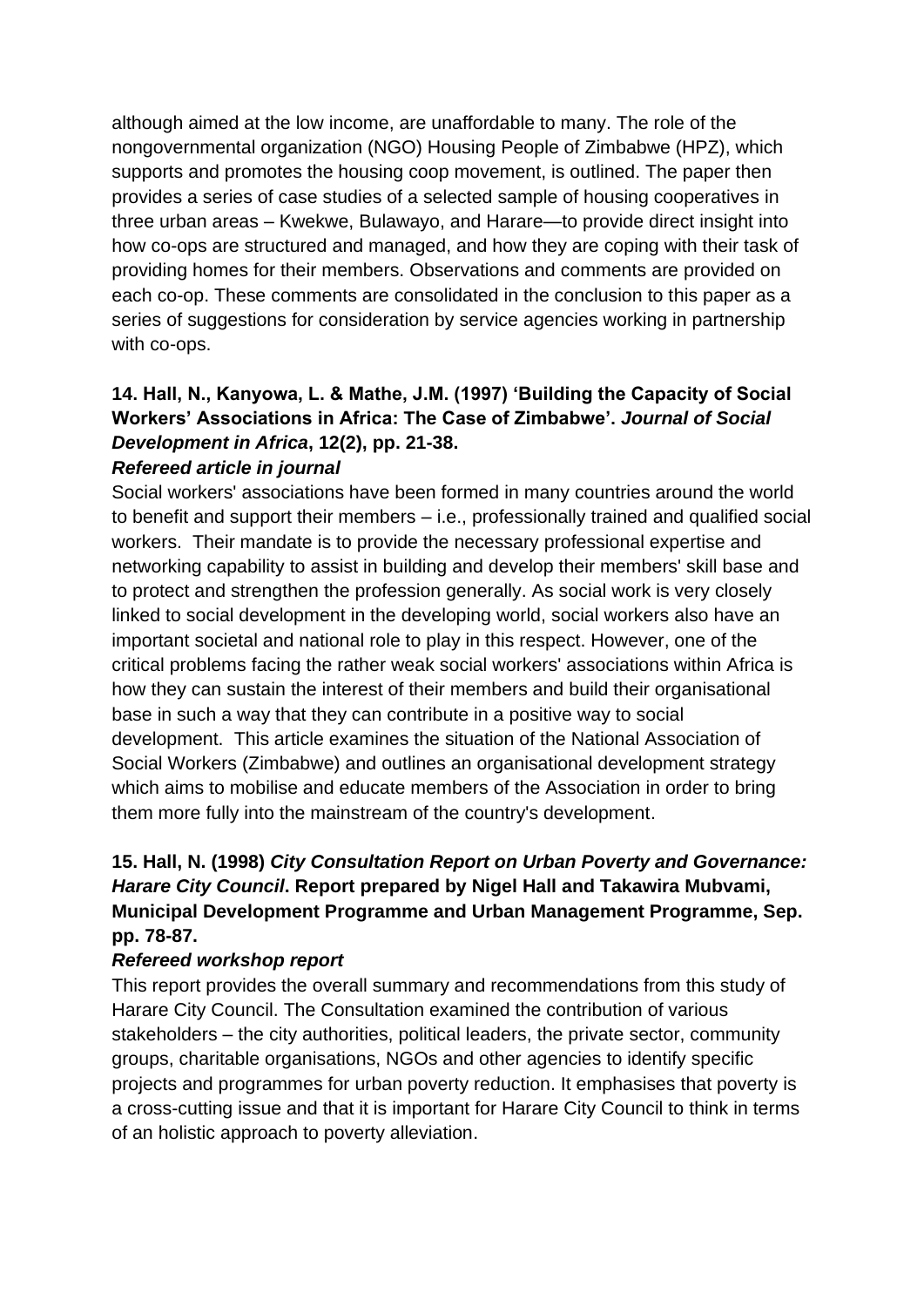## **16. Hall, N. (2000a) 'Social Problems in Africa and the Social Work Response,' in** *African Journal of Social Work***, Vol. 2, No 1, pp. 77-85.** *Refereed article in journal*

This article looks at some of the serious social and economic problems facing Africa, including poverty and underdevelopment, structural adjustment programmes, gender and development, refugees and civil conflict, and HIV/AIDS. In each case, strategies are suggested for social workers, including the need for their involvement in social development activities and improving their own professional associations in order to become more socially relevant to the complex issues that require their attention.

## **17. Hall, N. (2000b) 'Social Work Service and Interdisciplinary Mental Health Care Delivery Systems in Zimbabwe', in Ngoh-Tiong, T. & Envall, E. (eds.)** *Social Work Around the World***. Bern, Switzerland: IFSW Press, pp. 22- 31.**

#### *Refereed chapter in book*

In the African context social workers are involved at the level of 'social development;' where the major focus with regard to mental health is on developing communitybased rehabilitation and community care solutions to the problem of the isolated mentally ill. Social workers can promote caring networks of family friends, helping groups, volunteers and others which should be able to offer viable community alternatives to institutionalization. In addition, they have an important role to play in the care and rehabilitation of those suffering from mental illness as they are professionally trained to work in a multi-disciplinary way with various other professionals. On a preventive level, social workers can advocate for more sensitive policy measures which can relieve some of the overwhelming social pressures on vulnerable groups. This paper explores some of these points and suggests that social workers can contribute usefully in a variety of ways: they can raise concerns about the endemic poverty and harsh social conditions which often trigger mental illness, develop caring support networks for those who are mentally ill and work closely with other concerned professionals to bring about an improvement to mental health care delivery systems.

## **18. Hall, N. (2000c)** *Social Work Training and Deployment in Selected Eastern and Southern African Countries with regard to HIV/AIDS* **and** *the Role of the Social Welfare Sector in Africa: Strengthening the capacities of children and families in the context of HIV/AIDS,* **Pretoria: UNAIDS, Intercountry Team Eastern and Southern Africa.**

#### *Refereed research report*

This publication by the United Nations represents the author's original research into how Departments of Social Welfare and training institutions in selected eastern and southern African countries were managing with regard to the HIV/AIDS epidemic. The methodology involved both country visits with interviews with personnel in five countries, Botswana, Namibia, South Africa, Zambia and Zimbabwe, and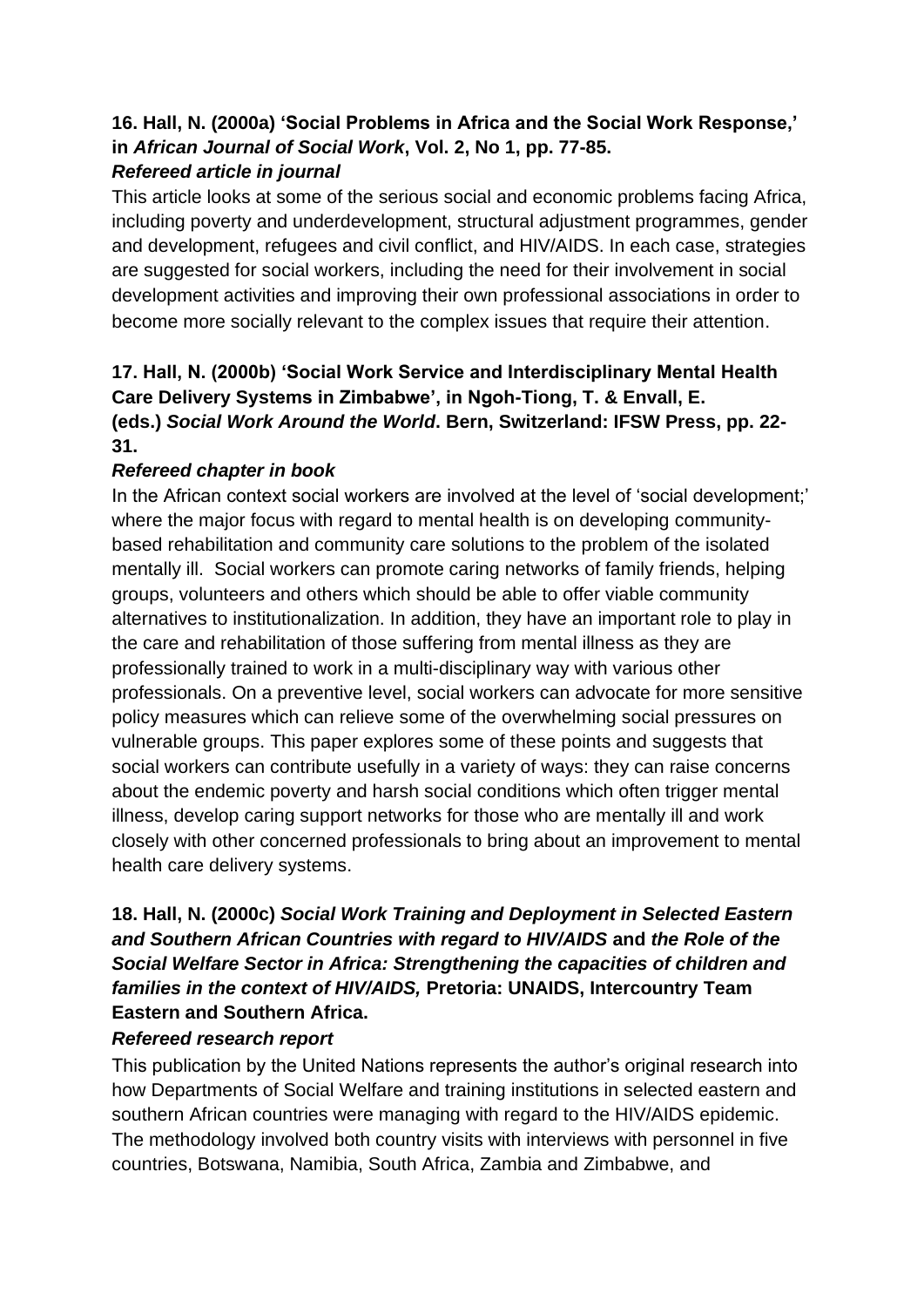questionnaires administered to heads of university or school departments of social work, university librarians and heads of government departments of social welfare. The results indicated both deficiencies in service provision and the potential in both practice and education to assist persons affected by HIV and AIDS.

#### **19. Hall, N. (2000d)** *The Role of the Social Welfare Sector in Africa: Strengthening the capacities of children and families in the context of HIV/AIDS***. Harare, Zimbabwe: SAfAIDS, UNAIDS, IFSW.** *Refereed advocacy document*

This advocacy document was commissioned by UNAIDS in order to contribute to building an awareness of the consequences of the HIV/AIDS epidemic on children and orphans in Africa; to enhance understanding of the social welfare sector in relation to HIV/AIDS, families, children and orphans; to increase awareness of the role of social workers, as professionals working in the social welfare sector in the field of HIV/AIDS; and to suggest an action plan to guide social welfare workers in strengthening the capacities of vulnerable children and orphans.

#### **20. Hall, N. (2000e) 'The Social Services Perspective', in** *Perspectives on HIV/AIDS. Background Papers for the Conference The HIV/AIDS Crisis: A Commonwealth Response.* **London: The Commonwealth Foundation, Commonwealth Secretariat and Para55, pp. 1-5.** *Published workshop presentation*

This paper was prepared for a Conference on *The HIV/AIDS Crisis: the Commonwealth's response*, organized by the combined Commonwealth organisations – the Commonwealth Associations, the Commonwealth Secretariat and the Commonwealth Foundation – at Marlborough House, London on Thursday 7 December 2000. HIV/AIDS has had a devastating effect throughout the Commonwealth and particularly in sub-Saharan Africa. With 29% of the world's population, Commonwealth countries are disproportionately affected with over 60% of the world's HIV infections. The epidemic is not just a health issue even though in many Commonwealth countries it is putting an enormous strain on the already meagre resources available for health. Its effects are far wider. This paper suggests Commonwealth collaborative action within the social services sector through developing clear operational guidelines on working with HIV/AIDS and identifying the contribution that the social service sector can make.

## **21. Hall, N. & Mauch, W. (eds.) (2001)** *Gender & HIV/AIDS. A Report of an International Workshop on the Development of Empowering Educational HIV/AIDS Prevention Strategies and Gender Sensitive Materials***. SAfAIDS, Harare. pp. 1-16.**

## *Refereed booklet*

This report summarises the results of an international workshop held by the Southern Africa HIV/AIDS Information Dissemination Service (SAfAIDS) concerning the gender dimension regarding vulnerability to HIV infection. Unprotected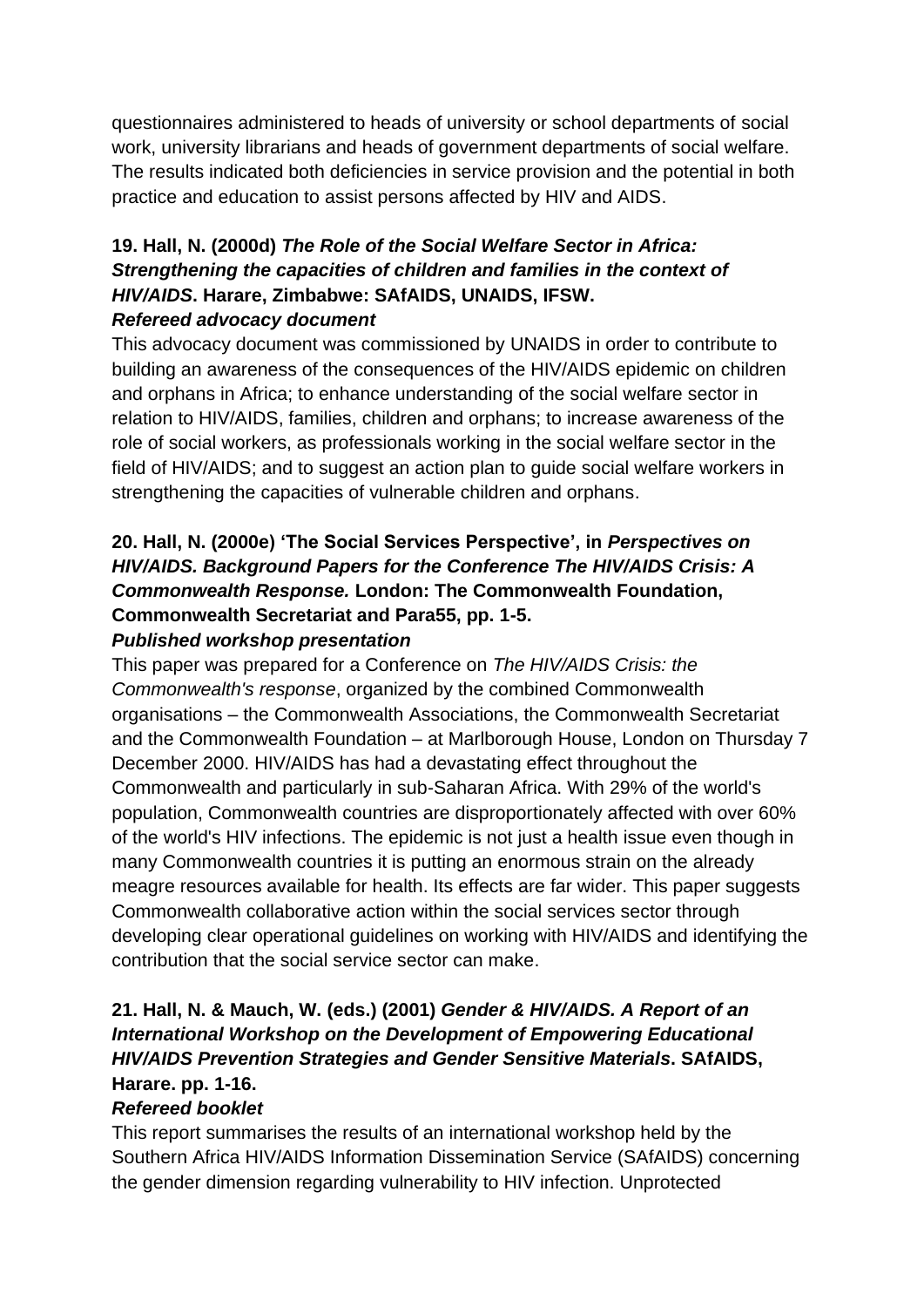heterosexual contact where men are the major transmitters of the virus and women represent the majority of infected persons indicate that a transformation of gender relations and roles within Africa is needed urgently.

## **22. Hall, N. (2002) 'Globalisation and Third World Poverty: Keynote Paper'.** *Social Work Review***. Aotearoa New Zealand Association of Social Workers. Summer. Vol. XIV, No. 4, pp. 3-7.**

## *Published keynote paper in professional journal*

This article is the published keynote paper from a conference on the topic of globalisation and its social consequences. It examines the topic of globalisation including its major benefits of increased global connectivity through technological advances such as the Internet, and the creation of new vulnerabilities such as the spread of HIV/AIDS and the opportunities now made available to international paedophile groups. New challenges arise for the social work profession, which are being addressed through global agreements such as the Millennium Development goals and the social work profession becoming more actively involved in political and social issues. Social workers need to champion the interests of the poor and oppressed throughout the world, and do this as part of the profession's commitment to human rights.

## **23. Hall, N. & Senzere, R. (2002) 'Practice Learning in Hospital-based Settings', in Shardlow, S.M. & Doel, M.** *Learning to Practise Social Work. International Approaches* **(eds.). London & Philadelphia: Jessica Kingsley Publications, pp. 167-179.**

#### *Refereed chapter in book*

This chapter covers social work training within hospital-based settings in the context of Zimbabwe. Using case studies, the role of social workers in rehabilitation and medical care is covered, including the issue of working with traditional healers. Social work in medical settings is a challenging area of social work practice in resource poor countries, particularly where epidemics such as HIV/AIDS are prevalent, and this requires careful handling and cooperation with the family and the patient. The multi-disciplinary working arrangement of the general hospital provides opportunities for students to develop their professional skills and growth as practitioners. The variety of cases and the many demands made of social workers in the general hospital is a fruitful area for training and confidence building of social work students.

## **24. Hall, N. (ed.) (2006a)** *Social Work: Making a World of Difference. Social Work Around the World IV***. Oslo: International Federation of Social Workers (IFSW) & Fafo, Norway.**

## *Refereed edited book*

This edited book is the fourth edition of the series Social Work Around the World and was produced to mark the 50<sup>th</sup> Jubilee of the International Federation of Social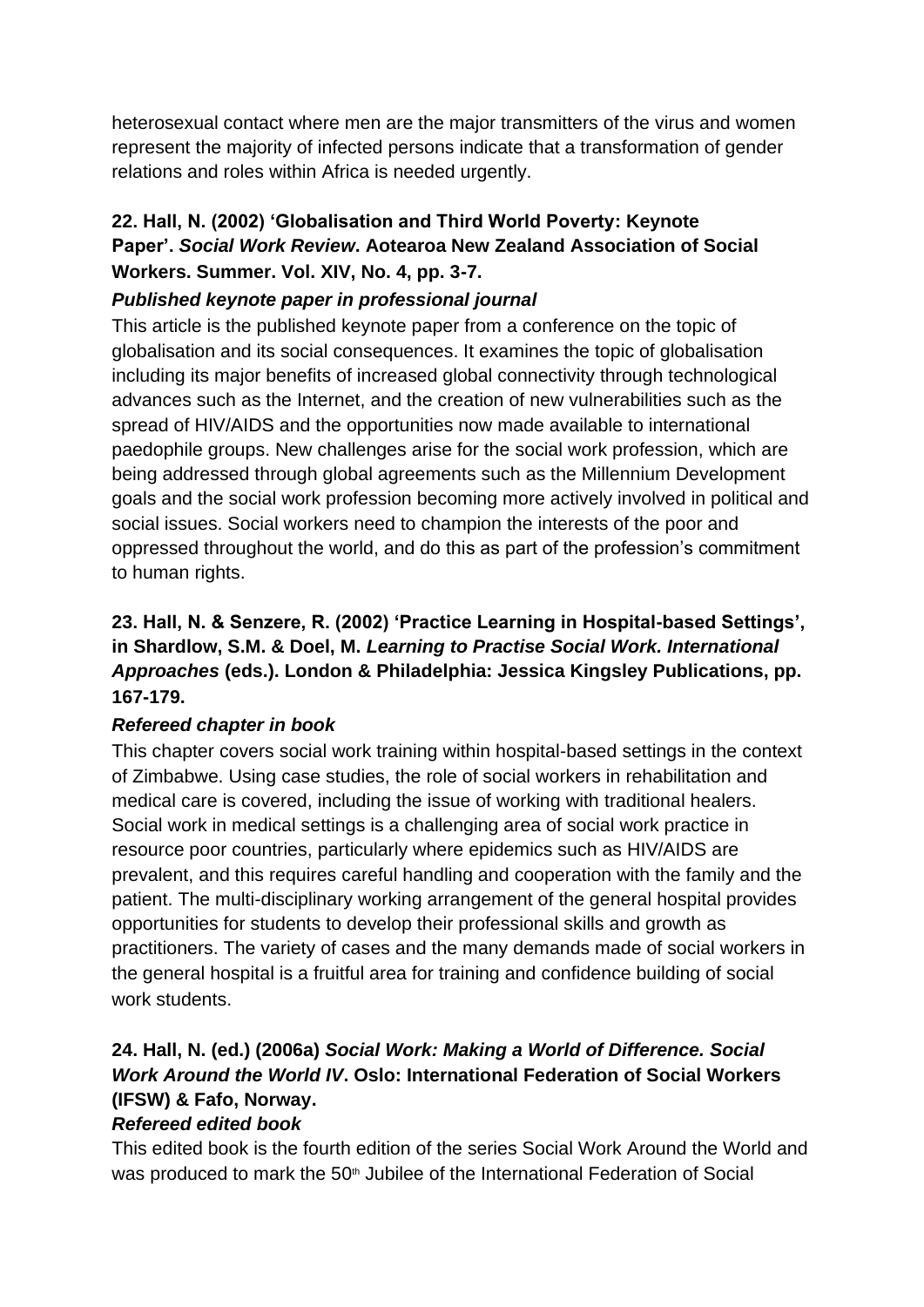Workers. The book contains articles on social policy with a focus on poverty; human rights; ethics; and the public "image" of the social work profession, written by practitioners and academics from various regions of the world and describing important challenges for the social work profession as well as social work practice around the world. The editorial describes the various contributions and notes that this book reminds us that social work's value base must maintain a central base within the profession.

## **25. Hall, N. (2006b)** *50 Years of International Social Work. The International Federation of Social Workers celebrates its Golden Jubilee!* **Berne, Switzerland: IFSW.**

#### *Published book marking historic event*

This book celebrates the Golden Jubilee of the International Federation of Social Workers. It explores the background to the establishment of IFSW and notes key milestones in its 50-year development. It also provides examples of regional development projects, the main publications produced by IFSW over the years and details on IFSW's policy papers, commissions and international partnerships. There are also profiles of the pioneers and significant persons who helped to shape IFSW into the organisation it is today, representing nearly a half million social workers in 90 organisations around the world.

## **26. Hall, N. (2007) 'We Care Don't We? Social Workers, the Profession and HIV/AIDS', in Dumont, S. & St-Onge, M. (eds.)** *Social Work and International Development. Compassion in Social Policy and Practice***. Binghampton, Vol 44, No 1/2 . NY: Haworth Press., pp. 55-72.**

#### *Refereed chapter in book*

This article explores the attitude of the social work profession to the challenge of HIV/AIDS, which has impacted all levels of society from the individual to the macroeconomic. The continuing spread of infection around the world means that traditional methods of care and support are put under extreme pressure and many families lose their capacity to cope. Social workers are involved in providing care, counselling and support to those affected, and in developing programmes and other interventions to prevent the spread of the disease. Prevention and behaviour change are vital, but access to treatment is an ethical imperative, particularly in developing countries where the epidemic is most prevalent. Social work is a profession uniquely situated to demonstrate leadership in multi-sectoral collaboration in responding to this pandemic. Consequently, this paper briefly reviews the scale and current nature of the epidemic and then considers how social workers can help build more compassionate policies at an international level.

### **27. Hall, N. (2008) 'International Federation of Social Workers'. Mizrahi, T. & Davis, L.E.** *Encyclopedia of Social Work***, 20th edition. Washington DC: Oxford University Press & NASW Press.**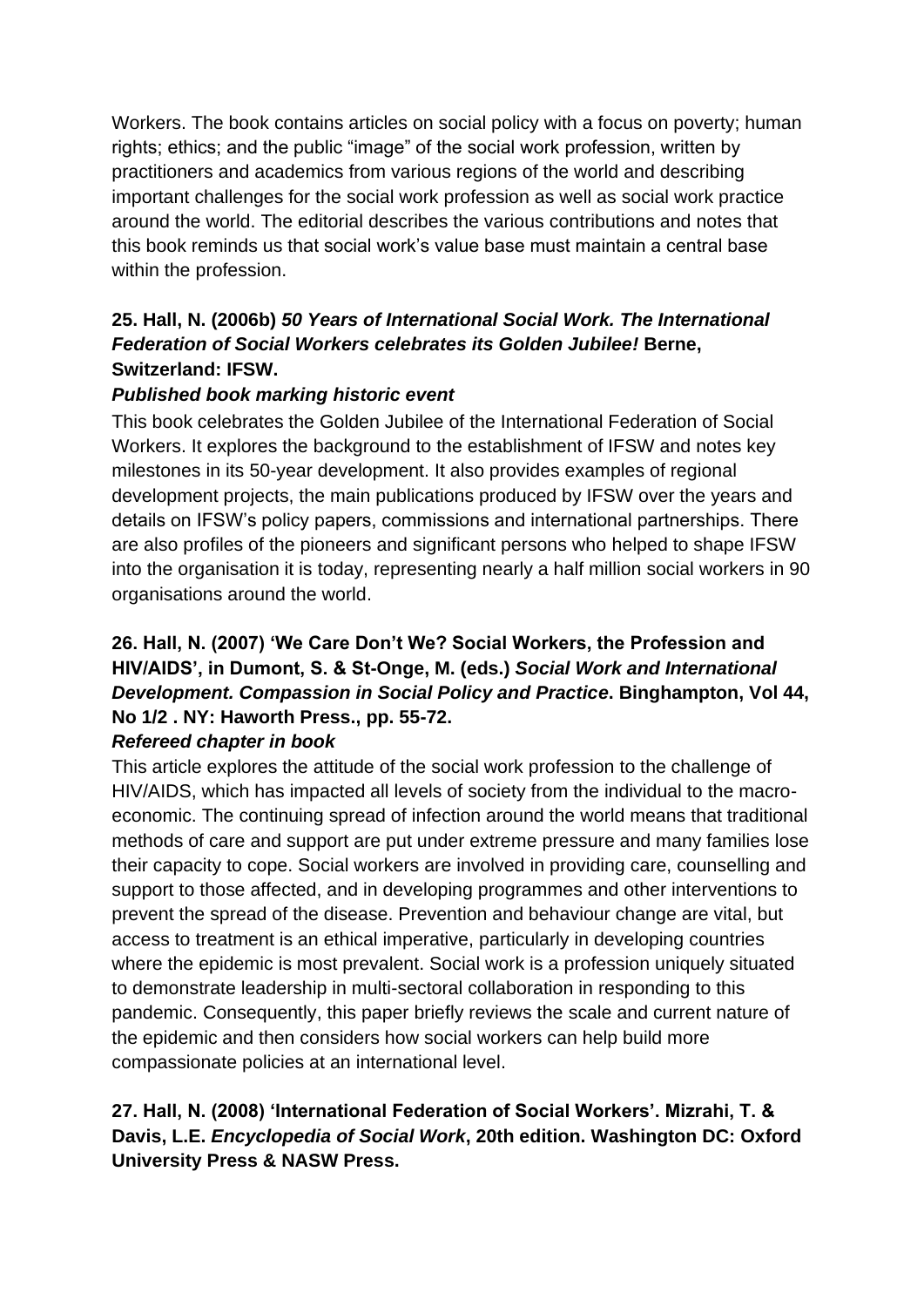#### *Refereed contribution to encyclopedia*

This entry in the International Encyclopedia notes that the International Federation of Social Workers (IFSW) is an international organization representing the interests of social workers around the world, with its secretariat based in Berne, Switzerland. IFSW works in cooperation with regional social work bodies, and national organizations and associations of social workers. IFSW organizes international events, publishes policy statements, encourages cooperative initiatives between its members and links to other international bodies. Recently celebrating its jubilee centennial, the organization is active in the area of human rights and social development, and in the promotion of best practices and high professional standards.

## **28. Healy, L. & Hall, N. (2009) 'International Organisations of Social Workers', in Wagner, L. & Lutz, R. (eds.)** *International Perspectives in Social Work***. Frankfurt: IKO, pp. 223-242.**

#### *Refereed chapter in book*

This book chapter traces the history and development of the three main international organisations that represent the social work professions – the International Federation of Social Workers (IFSW), the International Association of Schools of Social Work (IASSW) and the International Council on Social Welfare (ICSW). The authors suggest that there is a compelling need to speak with a unified voice in order to represent social work and social welfare concerns more forcefully on the world scene. The impacts of neoliberalism and globalization have only intensified the need for progress on issues of poverty and human rights. For IFSW and IASSW, a future challenge will be to see how with ICSW the organizations can promote social welfare and social development without losing the professional focus, and a key consideration will be to ensure that the definition of social work remains up-to-date and relevant to global concerns.

#### **29. Hall, N. (2010)** *'Developing a Common Value Base to a Global Profession. Insights from Latin America, Africa and the UK'. Paper presented to IFSW World Conference, Brazil*

This paper starts from the contention that there is a common value base to the social work profession that has global validity. This may be a contentious statement, particularly where values are seen to be culturally determined, indigenous and specific to certain parts of the world - or where globalisation has eroded local diversity, creating a homogenous world culture based on neo-liberal values. However, the argument in this paper is that there is a common value base to social work, founded on empowerment and respect for people and the international definition of social work; and this is considered from the perspectives of Latin America, Africa and the UK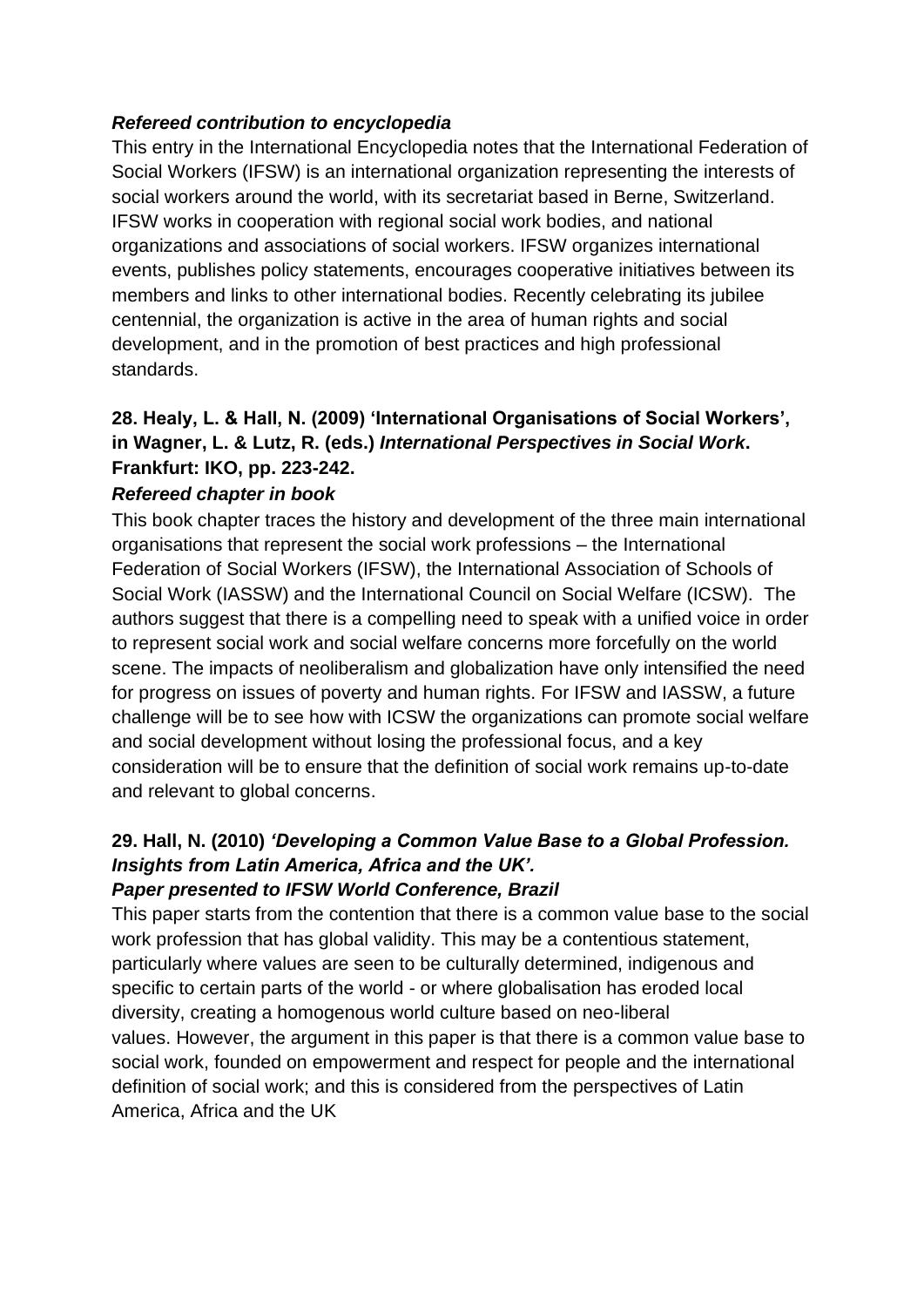#### **30. Hall, N. (2015a) 'Adult Safeguarding'. Mizrahi, T. & Davis, L.E.** *Encyclopedia of Social Work***, 20th edition. Washington DC: Oxford University Press & NASW Press.**

## *Refereed contribution to encyclopedia*

Safeguarding is an area of social work activity concerned with the care and protection of children or adults who have care and support needs and who may be at risk of abuse or neglect. This is a major concern for social workers who usually have prime responsibility for ensuring as far as possible that the vulnerable clients they work with are protected. A person's ability to keep themselves safe is partly determined by their individual circumstances, and this may change at different stages in their life, so it is important that safeguarding is always considered in relation to the wishes of the person concerned. Effective safeguarding depends on a careful consideration of the factors involved and will almost always involve a multiagency partnership approach. This article examines the situation regarding safeguarding adults in the UK, although comparisons elsewhere in the world are made.

## **31. Hall, N. (2015b) 'International Perspectives', in Davies, K. (ed.)** *Social Work with Troubled Families. A Critical Introduction***: London: Jessica Kingsley, pp. 159-180.**

#### *Chapter in refereed book*

This chapter examines policy and practice abroad in connection with the significance and effectiveness of troubled family approaches in social work. The relevance of the concept of 'troubled families' is considered cross-culturally by reviewing the international literature on family oriented social work. The chapter considers initiatives with regard to working with families in difficulty in a variety of contexts from around the world.

#### **32. Hall, N. (2017a) 'Human Rights: Not Just an Abstract Concept'.** *Professional Social Work***, Dec. 2016/Jan. 2017.** *BASW magazine article*

This article examines where human rights fit into day-to-day practice and provides some examples from the UK and across the globe of where they are under threat. The post-Brexit climate of xenophobia in the UK, displaced and refugee children, gender inequity, TTIP and air pollution and the environment are all considered. Promoting sustainable communities is, in essence, about respecting human rights and reducing social exclusion. It is important that social workers are active in achieving this throughout society, working closely with families, communities and civil society in a variety of areas that may even be new to social work.

## **33. Hall, N. (2017b) 'Fledgling Profession'.** *Professional Social Work***, March 2017.**

*BASW magazine article*